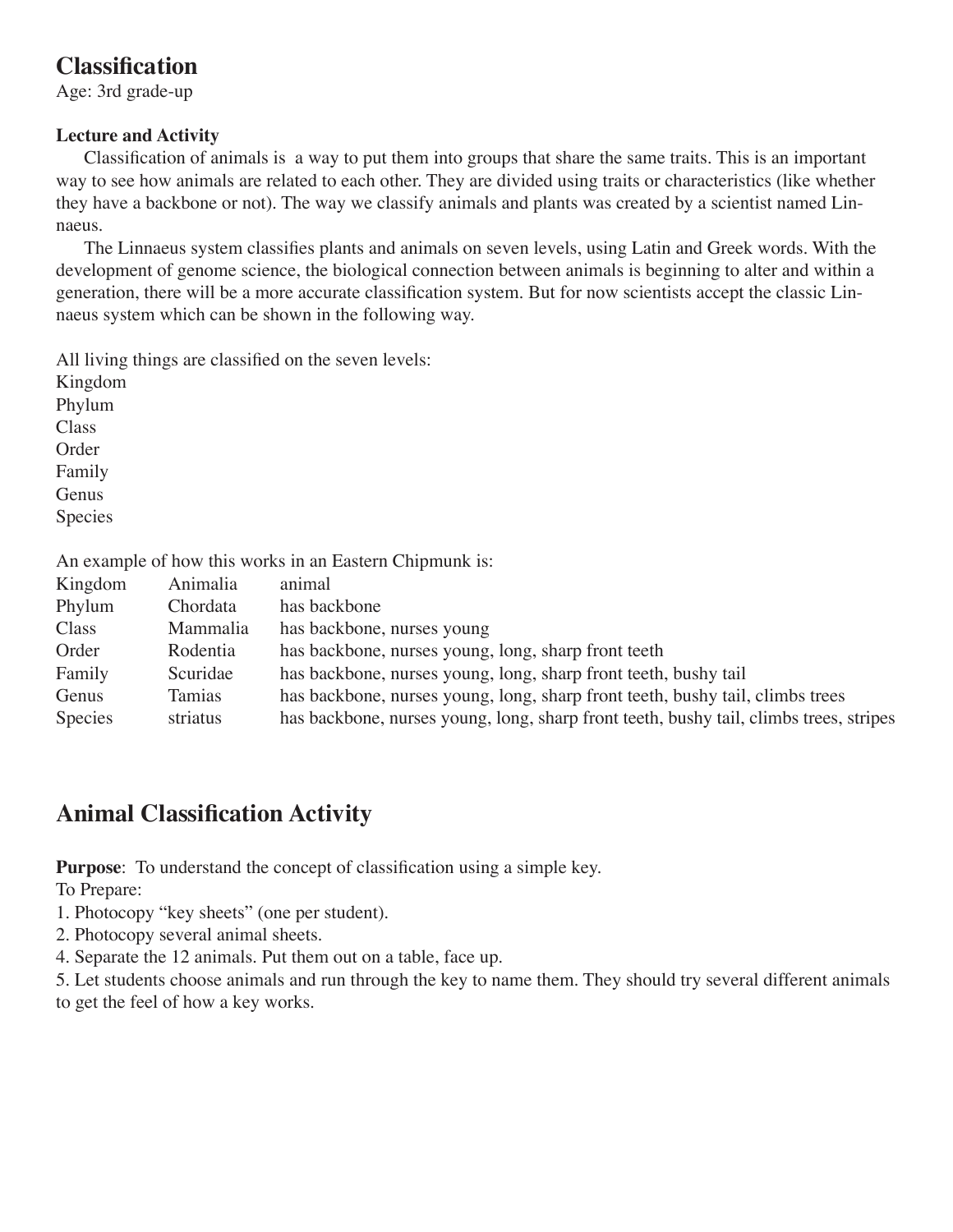## Learning to use a Dicotomous Key

tape animal here

| 1. Do you have a backbone?                                                                             | Yes - wait for number 3<br>No - you are an insect - wait for number 2                              |                               |  |  |  |
|--------------------------------------------------------------------------------------------------------|----------------------------------------------------------------------------------------------------|-------------------------------|--|--|--|
|                                                                                                        | 2. Do you change (metamorphosis) from a caterpillar to your adult form? Yes - you are a butterfly! | No - you are a grasshopper!   |  |  |  |
| 3. Do you have gills and scales?                                                                       | Yes - you are a fish!<br>No - wait for number 4                                                    |                               |  |  |  |
| 4. Do you lay eggs?                                                                                    | Yes - wait for number 5<br>No - wait for number 10                                                 |                               |  |  |  |
| 5. Do you have feathers?                                                                               | Yes - you are a bird!<br>No - wait for number 6                                                    |                               |  |  |  |
| 6. Do you lay eggs in the water?                                                                       | Yes - wait for number 7<br>No - wait for number 8                                                  |                               |  |  |  |
| 7. Do you live on land but come back to the water to lay your eggs. Yes - wait for number 9            |                                                                                                    |                               |  |  |  |
| 8. Do you have a protective shell?                                                                     | Yes - you are a turtle!<br>No - you are a snake!                                                   | No - you are a pickerel frog! |  |  |  |
| 9. Do you have lots of warty bumps and no tail? Yes - you are a toad!<br>No - you are a newt (red eft) |                                                                                                    |                               |  |  |  |
| 10. Are you a carnivore (eat meat)?                                                                    | Yes - you are a fox<br>No, wait for 11                                                             |                               |  |  |  |
| 11. Are you an omnivore?                                                                               | Yes - you are a raccoon!<br>No - you are a herbivore - wait for number 12                          |                               |  |  |  |
| 12. Are you a rodent?                                                                                  | Yes - you are a squirrel!<br>No - you are a moose!                                                 |                               |  |  |  |